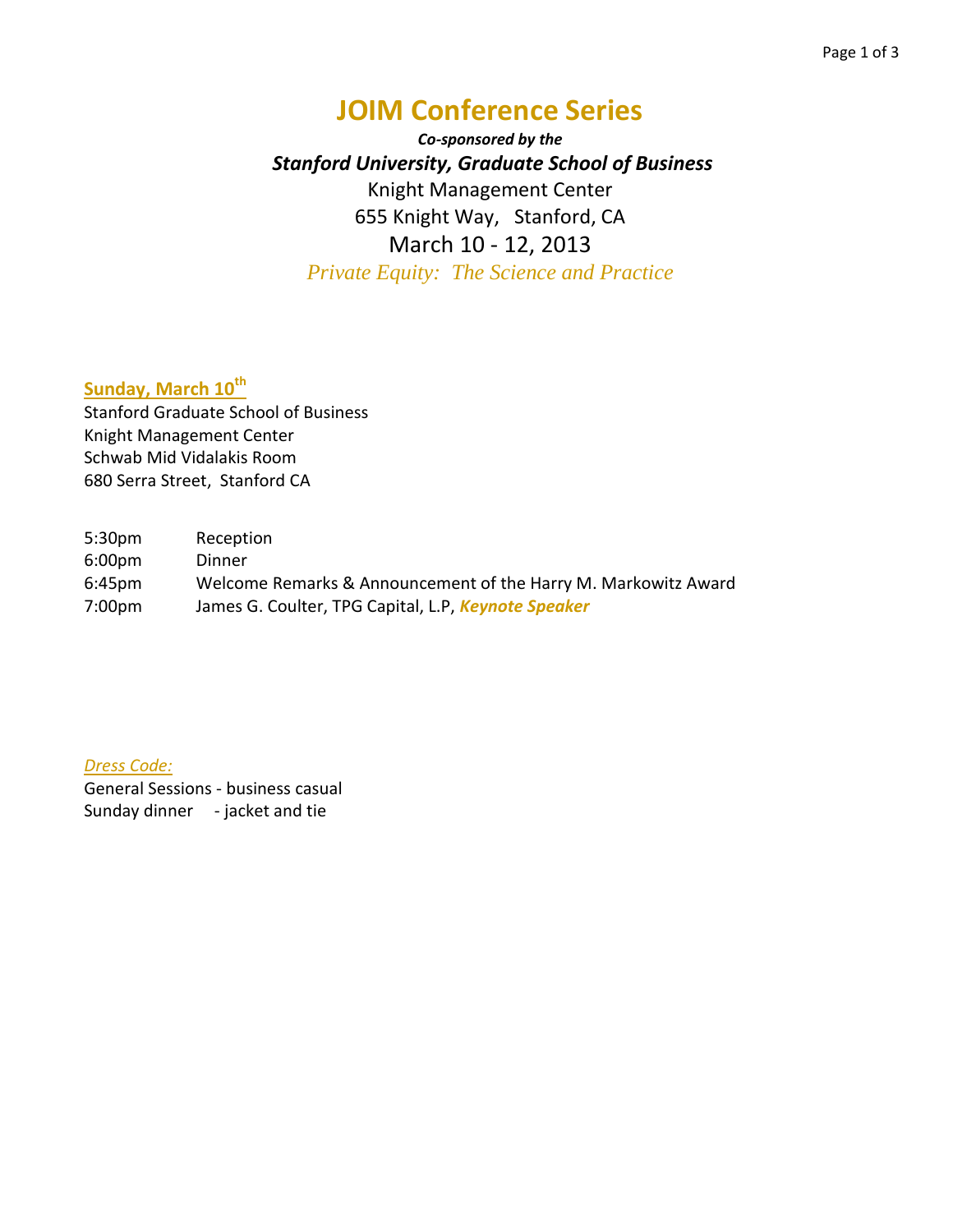#### Page 2 of 3

## **Monday, March 11th ,** Knight Management Center

| $7:30am - 8:30am$                                                              | Breakfast, Zambrano Hall, 3 <sup>rd</sup> Floor, Room Z301                                                          |                                                                                                                   |  |
|--------------------------------------------------------------------------------|---------------------------------------------------------------------------------------------------------------------|-------------------------------------------------------------------------------------------------------------------|--|
| General Sessions, North Building, 3 <sup>rd</sup> Floor, Oberdorf Event Center |                                                                                                                     |                                                                                                                   |  |
| $8:30am - 8:45am$                                                              | <b>Opening Remarks</b>                                                                                              |                                                                                                                   |  |
| $8:45am - 9:00am$                                                              | Overview, Paul Pfleiderer                                                                                           |                                                                                                                   |  |
| $9:00$ am - 10:15am                                                            | <b>Steve Kaplan, University of Chicago</b>                                                                          |                                                                                                                   |  |
|                                                                                |                                                                                                                     | "Private Equity Performance: What Do We Know?"                                                                    |  |
|                                                                                | Discussant:                                                                                                         | Sharon Hill, Delaware Investments                                                                                 |  |
| 10:15am - 10:45am                                                              | Refreshment Break, sponsored by KPMG                                                                                |                                                                                                                   |  |
| $10:45$ am - 11:30am                                                           | <b>Panel Discussion</b>                                                                                             |                                                                                                                   |  |
|                                                                                | Moderator:                                                                                                          | Real Desrochers, California Public Employees' Retirement<br>System (CalPERS)                                      |  |
|                                                                                | Panelists:                                                                                                          | Michael W. Michelson, Kohlberg Kravis Roberts & Co. (KKR)<br>Weijian Shan, PAG                                    |  |
|                                                                                |                                                                                                                     | Margot Wirth, California State Teachers' Retirement System<br>(CalSTRS)                                           |  |
| 11:45am                                                                        | Pick up your boxed lunch, Oberndorf Event Center                                                                    |                                                                                                                   |  |
| 12:00pm - 1:00pm                                                               | Lunch Talk - John Powers, Stanford Management Company<br>"Capital Allocation in the University Endowment Context"   |                                                                                                                   |  |
| $1:00$ pm $-1:15$ pm                                                           | Ice-Cream Break, sponsored by Moody's Corporation                                                                   |                                                                                                                   |  |
| $1:15$ pm $- 2:30$ pm                                                          | <b>Weijian Shan, PAG</b>                                                                                            |                                                                                                                   |  |
|                                                                                |                                                                                                                     | "Is Private Equity Anymore Than About Higher Risks for Higher Returns?"<br>Discussant: Ananth Madhavan, BlackRock |  |
| $2:30$ pm $- 2:45$ pm                                                          | <b>Refreshment Break</b>                                                                                            |                                                                                                                   |  |
| $2:45 \text{pm} - 4:00 \text{pm}$                                              | Tim Jenkinson, University of Oxford                                                                                 |                                                                                                                   |  |
|                                                                                | Discussant:                                                                                                         | "How Persistent is Private Equity Performance?"<br>Peter Lee, AlphaSimplex Group, LLC                             |  |
| $4:00$ pm $-4:15$ pm                                                           | <b>Refreshment Break</b>                                                                                            |                                                                                                                   |  |
| 4:15pm - 5:30pm                                                                | <b>Matthew Rhodes-Kropf, Harvard Business School</b><br>"Is a VC Partnership Greater Than the Sum of its Partners?" |                                                                                                                   |  |
|                                                                                | Discussant:                                                                                                         | Max Moroz, Research Affiliates, LLC                                                                               |  |
| $5:30$ pm $-7:00$ pm                                                           |                                                                                                                     | Reception - Bass Center Library, Seawell Family Boardroom                                                         |  |